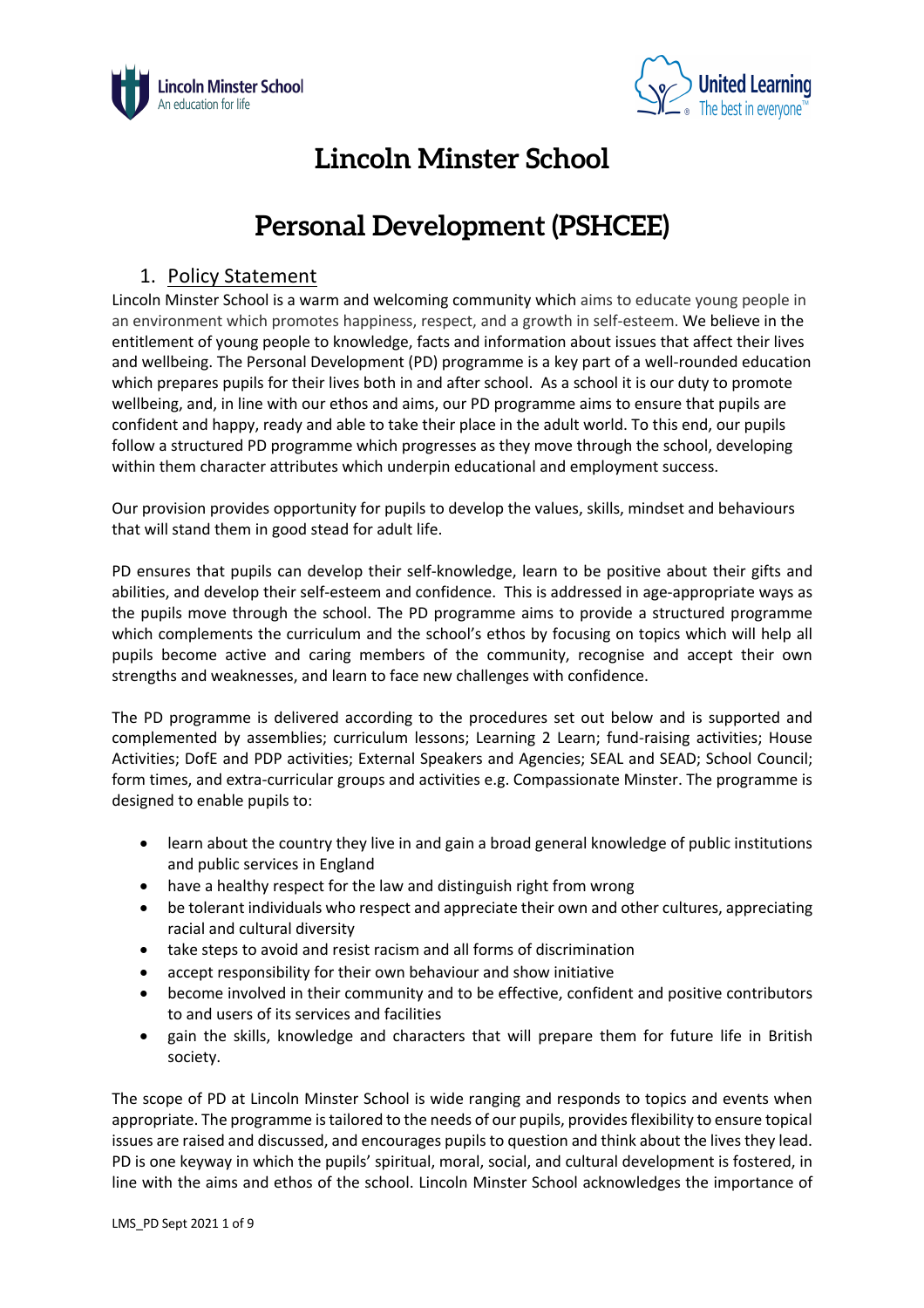



staff training in the implementation and delivery of PD and is committed to providing continued professional development opportunities to staff through INSET.

This policy applies to all members of our school community, including boarders and those in our EYFS setting.

Lincoln Minster School is fully committed to ensuring that the application of this PSHE policy is nondiscriminatory in line with the UK Equality Act (2010). Further details are available in the school's Equal Opportunity Policy document.

Lincoln Minster School seeks to implement this policy through adherence to the procedures set out in the rest of this document.

In line with our Provision of Information policy, this document is available to all interested parties on request from the main school offices and should be read in conjunction with the following policies: Sex Education, Careers and Work Experience, Anti-Bullying, Behaviour and Discipline, Equal Treatment, PD schemes of work and those from other subjects, Religious Education schemes of work, Teaching and Learning.

This document is reviewed annually by the Deputy Head Pastoral, the Head of the Preparatory School and the Head of Personal Development or as events or legislation change requires. The next scheduled date for review is July 2022.

| <b>Reviewed By</b>       | J Muir; Deputy Head Pastoral<br>M Burton; Head of the Preparatory School<br>S Palmer; Head of Personal Development |  |
|--------------------------|--------------------------------------------------------------------------------------------------------------------|--|
| <b>Approved By</b>       | M Young, Headmistress                                                                                              |  |
| Date                     | September 2021                                                                                                     |  |
| <b>Reason for Change</b> | Annual review                                                                                                      |  |
| Next review date         | September 2022                                                                                                     |  |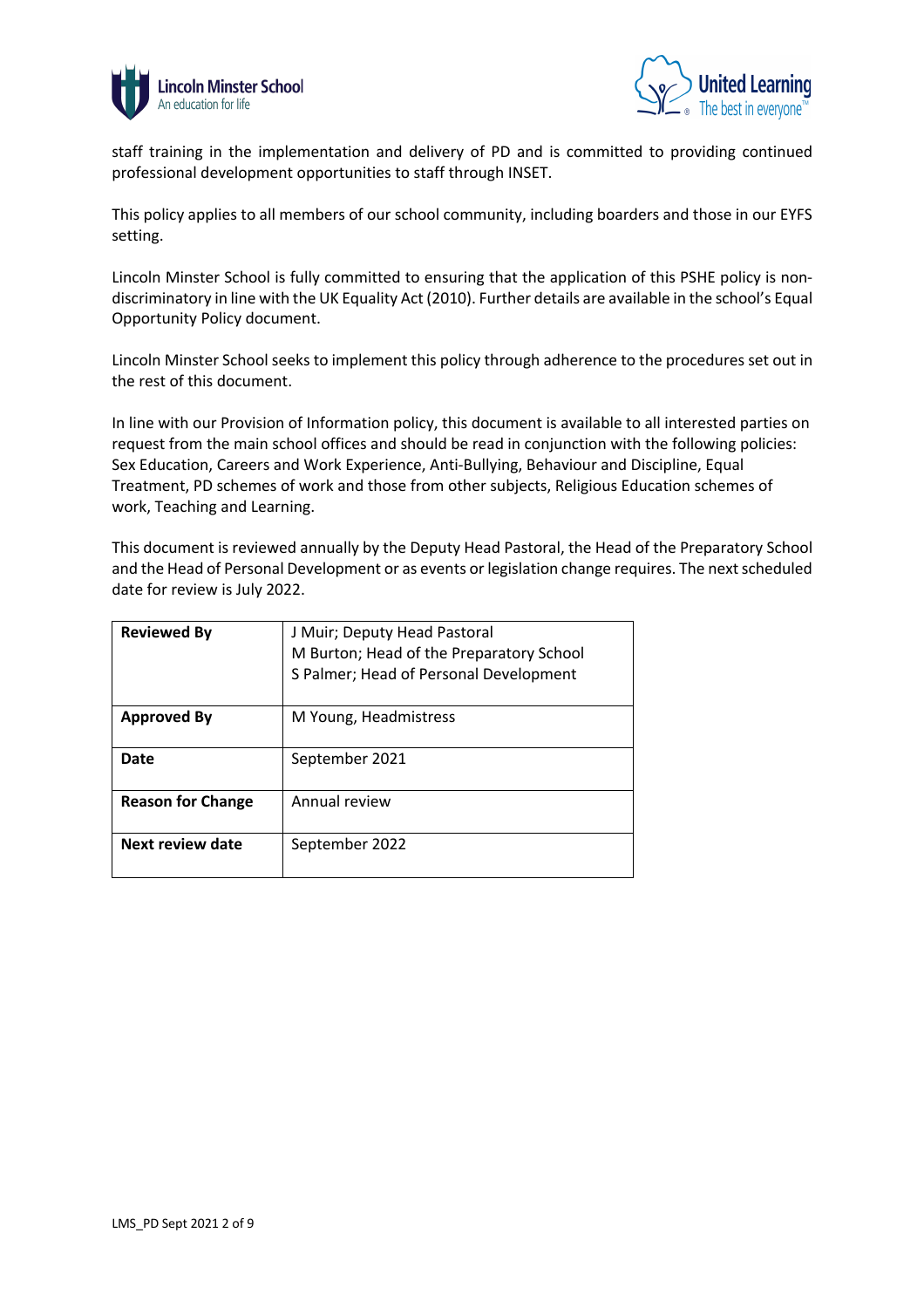

# *Contents*



| ,, , , |                                                |                 |
|--------|------------------------------------------------|-----------------|
| 1.     | <b>Policy Statement</b>                        | Page 1          |
| 2.     | <b>Key Personnel</b>                           | Page 4          |
| З.     | <b>Senior School</b>                           | Page 4-5        |
|        | <b>Year 7 &amp; 8</b><br>а.                    | Page 4          |
|        | b.<br>Year 9                                   | Page 4          |
|        | Years 10 & 11<br>c.                            | Page 4          |
|        | d.<br>Years 12 & 13                            | Page 5          |
|        | Assessment<br>e.                               | Page 5          |
|        | f.<br><b>Reporting</b>                         | Page 5          |
|        | <b>Resourcing</b><br>q.                        | Page 5          |
| 4.     | <b>Preparatory School</b>                      | <b>Page 5-8</b> |
|        | <b>Philosophy and Aims</b><br>а.               | Page 5          |
|        | b.<br><b>Planning and Delivery</b>             | Page 6          |
|        | <b>Fundamental British Values</b><br>C.        | Page 7          |
|        | d.<br><b>Planning, Delivery and Resources</b>  | Page 7          |
|        | <b>Resources</b><br>e.                         | Page 7          |
|        | f.<br>Role of the Head of Personal Development |                 |
|        | Page 7<br>g.                                   |                 |
|        | h.<br><b>Differentiation</b>                   | Page 7          |
|        | i.<br>Assessment                               | Page 7          |
|        | j.<br><b>Reporting</b>                         | Page 8          |
|        | <b>Record Keeping</b><br>k.                    | Page 8          |
|        | I.<br><b>Equal Opportunities</b>               | Page 8          |
|        | <b>Special Educational Needs</b><br>m.         | Page 8          |
|        | <b>ICT</b><br>n.                               | Page 8          |
| 5.     | <b>Cross Phase / School Transfer</b>           | Page 8          |
| 6.     | <b>EYFS Setting</b>                            | Page 8 - 9      |
|        |                                                |                 |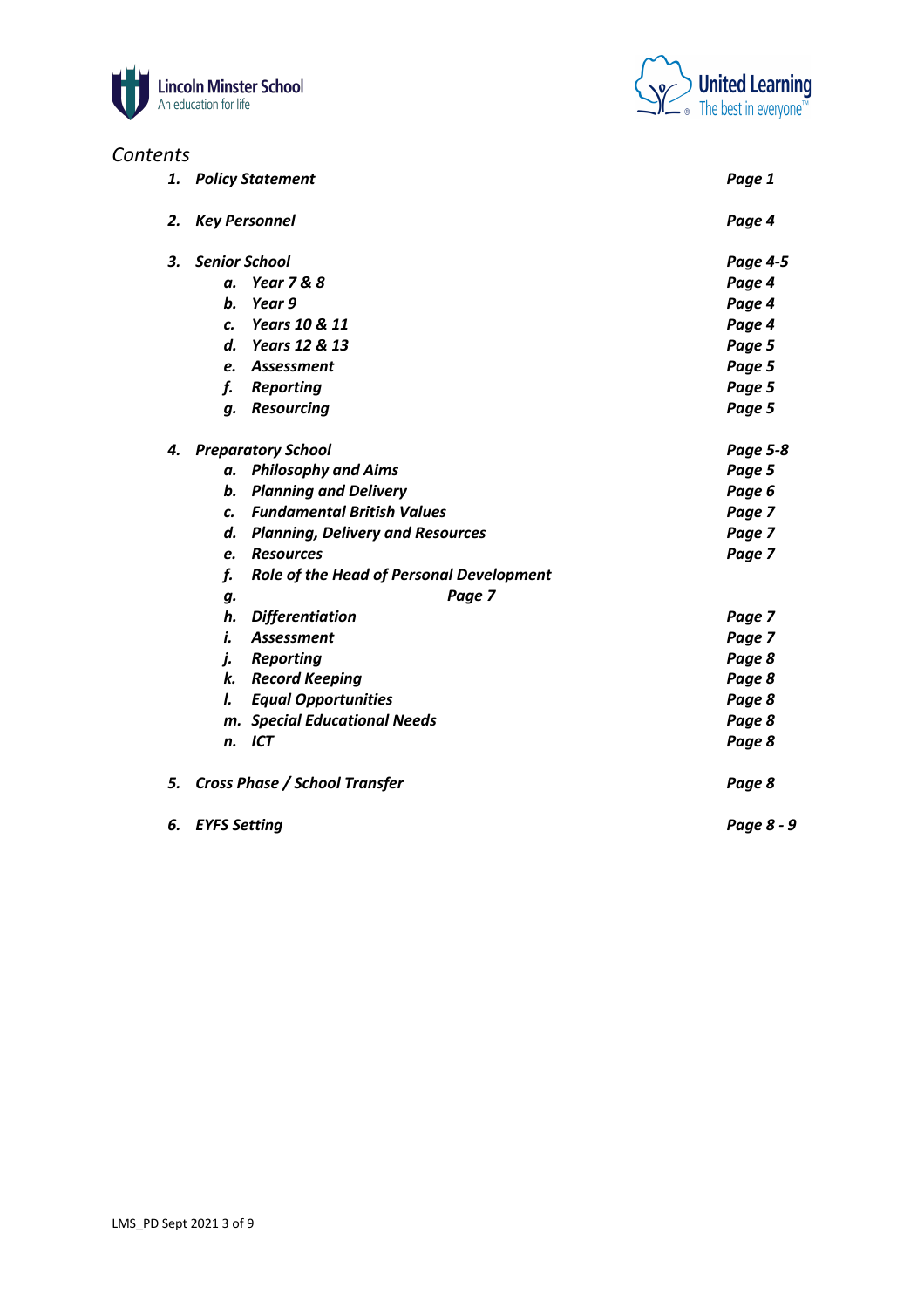



# 2. Key Personnel

The person in charge of Personal Development for the whole school is Sam Palmer, supported by Jenny Muir (Deputy Head Pastoral) at the Senior School, Mark Burton (Head of the Preparatory School) at the Preparatory School and Victoria Whitworth (Deputy Head of the Preparatory School)

# 3. Senior School

KS3 tutors deliver PD during their form period. They are directed in this by their Head of Year who provides the scheme of work to be used. Years 10 and 11 have a timetabled double period each week, delivered through a carousel of PD topics. Additional PD time is also available, as appropriate, during form periods. This is directed by the Head of PD.

The programme is planned for the year in advance and the contents are chosen within the parameters of:

- National Curriculum guidance
- Cross curricular themes
- School aims
- School policies e.g. anti-bullying, sex education and e-safety
- Items considered appropriate by Tutors, Heads of Years, or Assistant Head (Pastoral) for a specific year group.
- The programme must be flexible to accommodate current issues.

Topics covered in the programme include healthy eating, personal safety, relationships and sex education, self-esteem, careers education, environmental awareness, human rights issues and the political and legal system. Schemes of work for each year group are held centrally and are available to parents on request.

Pupils and staff are expected to establish specific ground rules and boundaries to ensure that sensitive issues are handled with mutual respect, recognising that both pupils and teachers have a right to privacy. It is recognised that staff are not experts in all the areas covered by PD, rather facilitators of pupils' learning. Any concerns that staff have arising from PD lessons should be directed in the first instance to the appropriate Head of Year.

# **a. Years 7 & 8**

Years 7 and 8 undertake PD during the form periods each week. Modules of work are studied from each of the following areas:

Health, Safety and Emotional Wellbeing, Citizenship, Careers, Economic Awareness, Environment, British Values, Resilience.

# **b. Year 9**

Pupils study PD at the same time and use the same subject areas as Years 7 & 8 with more focus on choosing options, careers and preparation for Work Experience.

# **c. Years 10 & 11**

Health Education, Spirituality and Ethics, Citizenship and Careers form part of the taught curriculum for these year groups. Weekly assemblies support these broad areas of study and aim to enrich the curriculum of these young adults. An extensive programme of external speakers and agencies representing all strands of the PD programme also supports delivery of topics.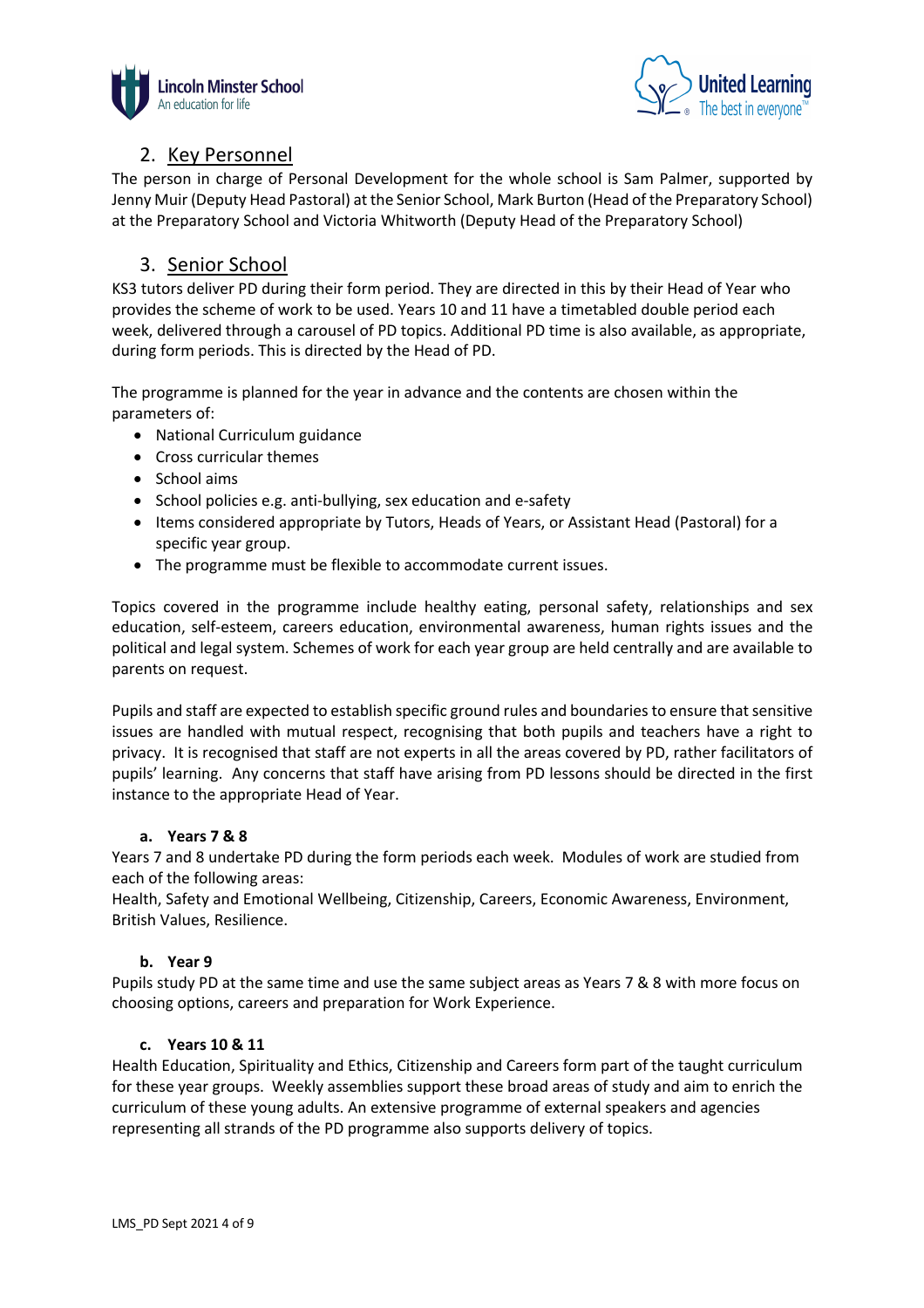



# **d. Years 12 & 13**

As in Years 9, 10 and 11 the health education, sex education and careers scheme overlaps with the PD scheme to complete the whole programme.

Teachers of PD will ensure that they are familiar with the school's Child Protection (Safeguarding) Policy; Anti-bullying Policy; Behaviour and Discipline Policy; Substance Use/Misuse Policy; Sex Education Policy.

The PD programme for Years 12 and 13 is monitored by the Head of Sixth Form.

#### **e. Assessment**

Form Tutors across KS3-5 and PD teaching staff at KS4 assess through observing pupils' work, by questioning, talking and listening to them and by examining the work produced.

#### **f. Reporting**

Form Tutors report to the parents on the development of skills in PD lessons and areas for improvement in KS3-5.

#### **g. Resourcing**

The Assistant Head Pastoral is responsible for the PD budget, which is set by the Headmistress for the financial year.

# 4. Preparatory School

### a. **Philosophy & Aims**

Personal Development lessons enable children to become healthy, independent and responsible members of society. Pupils are encouraged to play a positive role in contributing to the life of the school and the wider community.

The aims of personal, social and health education and citizenship are to enable the children to:

- know and understand what constitutes a healthy lifestyle;
- be aware of safety issues;
- understand what makes for good relationships with others;
- have respect for others including an appreciation of and respect for their own culture and other cultures to promote harmony and tolerance between different cultural traditions, including racial and cultural diversity to avoid and resist racism.
- be independent and responsible members of the school community;
- be active and positive members of a democratic society;
- develop self-confidence and self-esteem and make informed choices regarding personal and social issues, distinguishing right from wrong and to respect the civil law of England
- develop good relationships with other members of the school and the wider community.
- opportunities to gain a broad knowledge of public institutions public services in England
- respect for democracy and support for participation in the democratic process

#### **b. Planning and delivery**

The PD programme at the Pre-Preparatory and Preparatory Schools is designed on a 'spiral scheme'.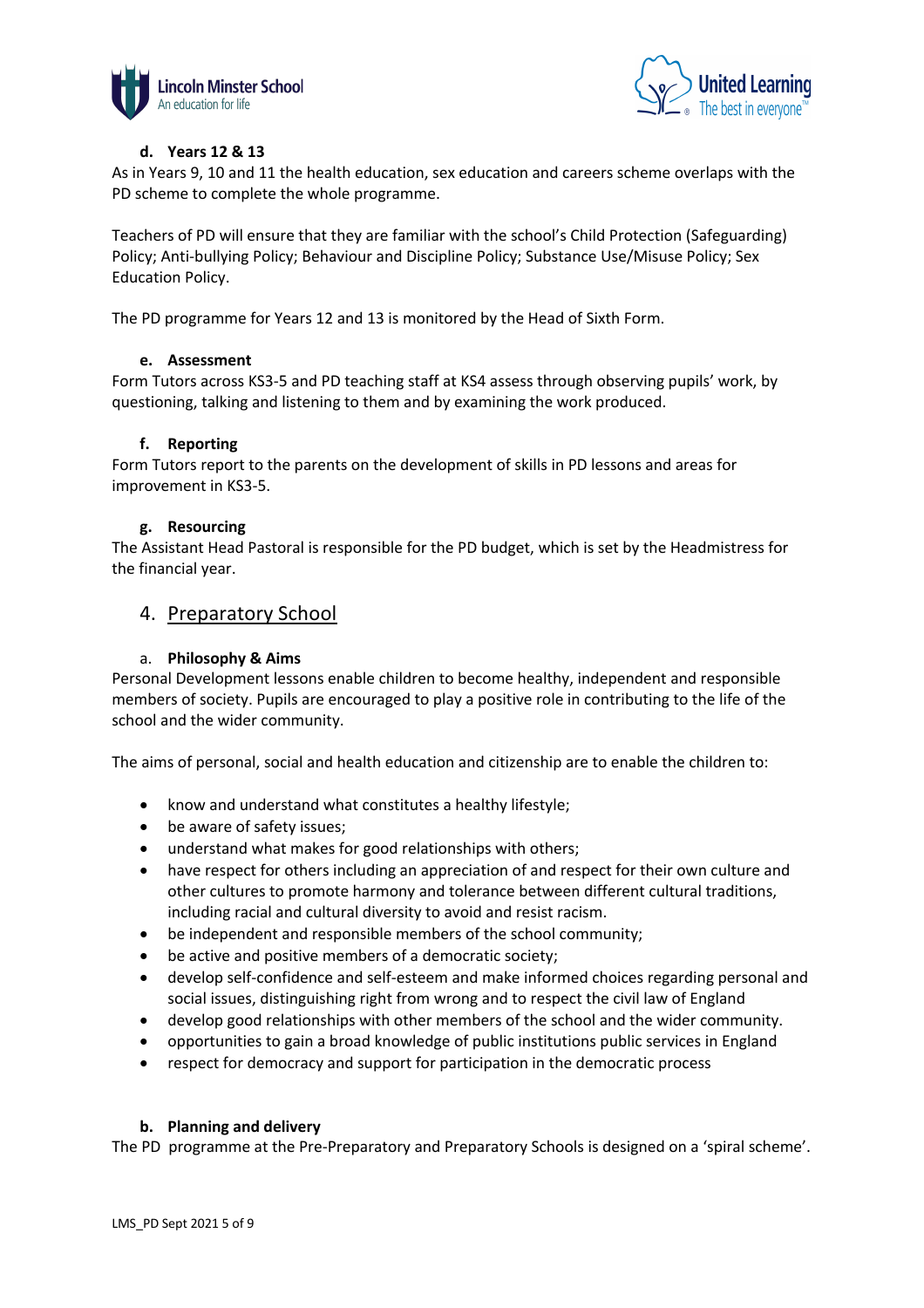



The same topic will be taught each half term from Year 1 to Year 6, but themes will be developed to enhance pupils' understanding of certain issues. The spiral curriculum also enables the promotion of themes in school assemblies and in presentations around the school.

Subject planning and evaluation is incorporated in class and year group planning and is used to set clear achievable goals and ensures that work is matched to pupils' abilities, experience and interests whilst allowing progression, continuity and subject coverage throughout the school.

Planning is at three levels:

- Long term found within the PD Scheme of Work;
- Medium term completed on a half-termly basis;
- Short term on a weekly basis which includes for more detailed planning for class, individual or group work

PD is taught as part of the topic and built into the weekly timetable in the Pre-Preparatory and Preparatory School. The PD curriculum is linked to the SEAL and SEAD topics and assembly themes. For Years 3 to 6 PD is covered during Form periods by the Form Tutors, as well as a 35 minute period of the timetable.

PD is incorporated into all aspects of school life.

In addition pupils are taught:

- as a whole class group this may be to introduce a new topic, or to review and revise work already covered.
- in groups these may vary in structure but provide pupils with opportunities to work together, share ideas and skills and learn from each other;
- as individuals working on appropriate tasks closely matched to each child's own ability ensuring progression, understanding and success.
- As a whole school such as a themed week (Anti-Bullying Week).

All pupils have the opportunity to:

- Listen to presentations by the teacher
- Research information from I.T. sources and library materials;
- Use whiteboard, radio, cassette, video and CD Rom resources
- Discuss and debate;
- Ask questions;
- Take part in individual or group investigations;
- Use role play and drama;
- Take part in practical activities that promote active citizenship e.g. charity fundraising and the planning of special school events;
- Record and display their work including visual and written work and work done on the computer;
- Learn how to create and play a positive and supportive role in the local community.

#### **c. Fundamental British Values**

This is incorporated within the PD curriculum and general activities which take place over the course of the year. All subject Heads have highlighted how this area is covered within their subject. The assembly programme, trips and visits, visitors to school, charity work and fundraising and the House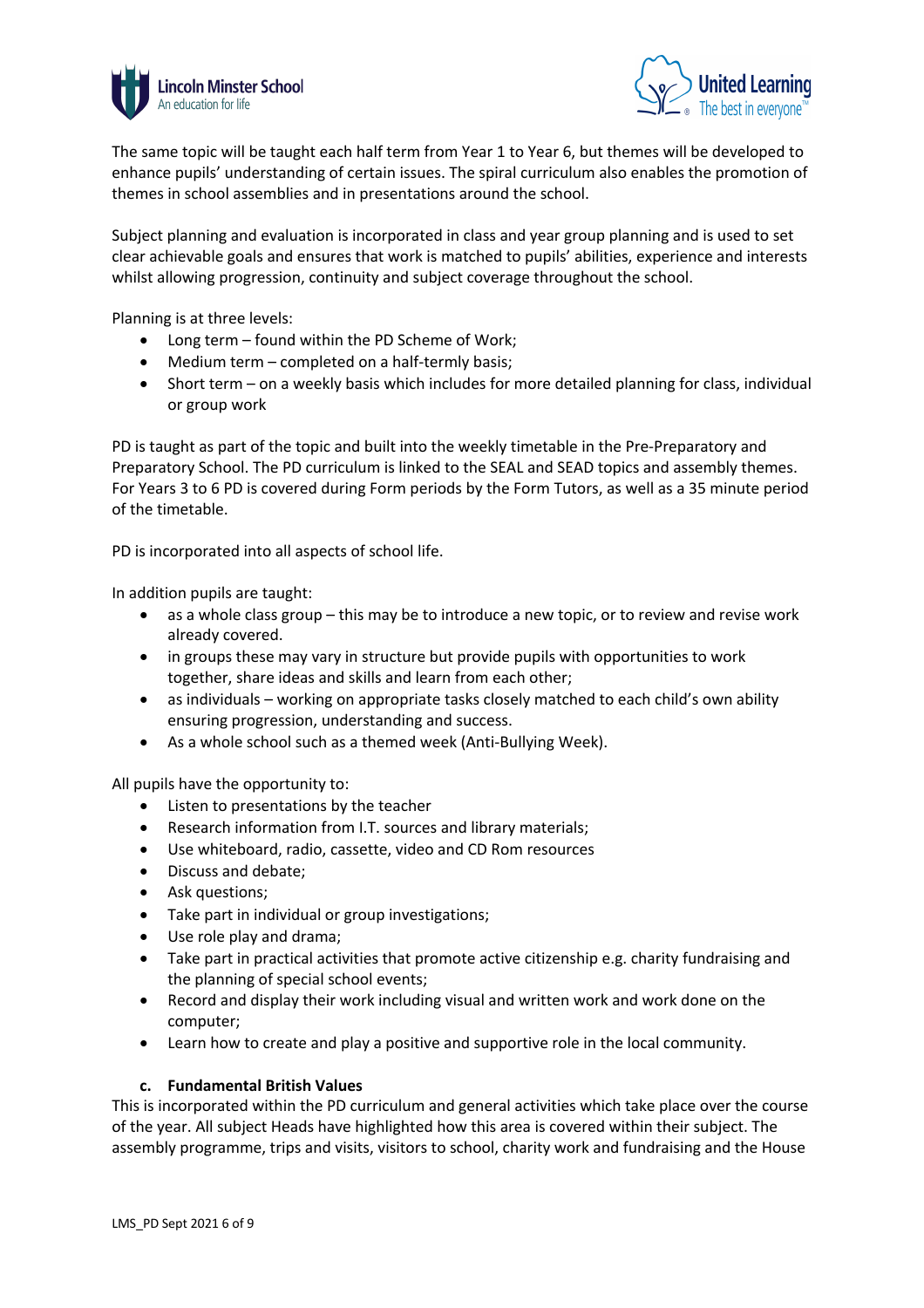



system all cover aspects of this area. The SMSC Primary grid for LMS records evidence of British Values and the effective preparation for future life in British society.

# **d. Planning, Delivery and Resources**

PD is delivered for the most part through SEAL. Subject planning and evaluation is incorporated in class and year group planning and is used to set clear achievable goals and ensures that work is matched to pupils' abilities, experience and interests whilst allowing progression, continuity and subject coverage throughout the school.

# **e. Resources**

The key resources give a broad base and continuity as pupils move through the school. They are supplemented with teacher-prepared materials and other appropriate resource material. I.T. materials are available to support some topic areas. There is a bank of resources and power points prepared to cover SEAL topic on the central resource drive for staff.

Resources are made available to all staff by the Head of Personal Development who purchases additional resources each year. Within the budget allowed annually for PD, a proportion will be given to the purchase of new resources and a proportion will be given to replace on 'wear and tear'.

A number of free resources are often sent to both sites reflecting current topics of interest, and these will be used as appropriate e.g. firework safety, healthy eating, sun cream and skin care etc.

# **f. Role of the Head of Personal Development**

The Head of PD is responsible for monitoring and providing a strategic lead and direction for the subject in the school. Attendance at appropriate PD courses is undertaken by the Head of PD and reported back to other members of staff. The Head of PD leads the group and is responsible for monitoring and reviewing what is taught and implementing any changes and staff training. The Head of PD liaises with Deputy Head of the Pre-Preparatory School and Head of EYFS to ensure everyone is familiar with the PD being taught at EYFS and Key Stage 1

# **g. Differentiation**

Throughout all aspects of class organisation and teaching style, every effort is made to differentiate work so that it is matched to the individual or group, extending and supporting as necessary. As appropriate a classroom assistant may be used.

# **h. Assessment**

PD is assessed in the following ways:

- Informal assessment to involve children in receiving positive feedback
- Formal assessment though planned reviews for staff or children to complete
- Pupil interviews and surveys

# **i. Reporting**

PD is informed on in the form teacher's pastoral comment on their reports to parents. It also forms part of the discussion at Parent meetings.

# **j. Record keeping**

Records are kept of each child's progress in PD across the whole school. Records of whole school/year group events are kept on the SMSC Grid for LMS.

# k. **Equal Opportunities**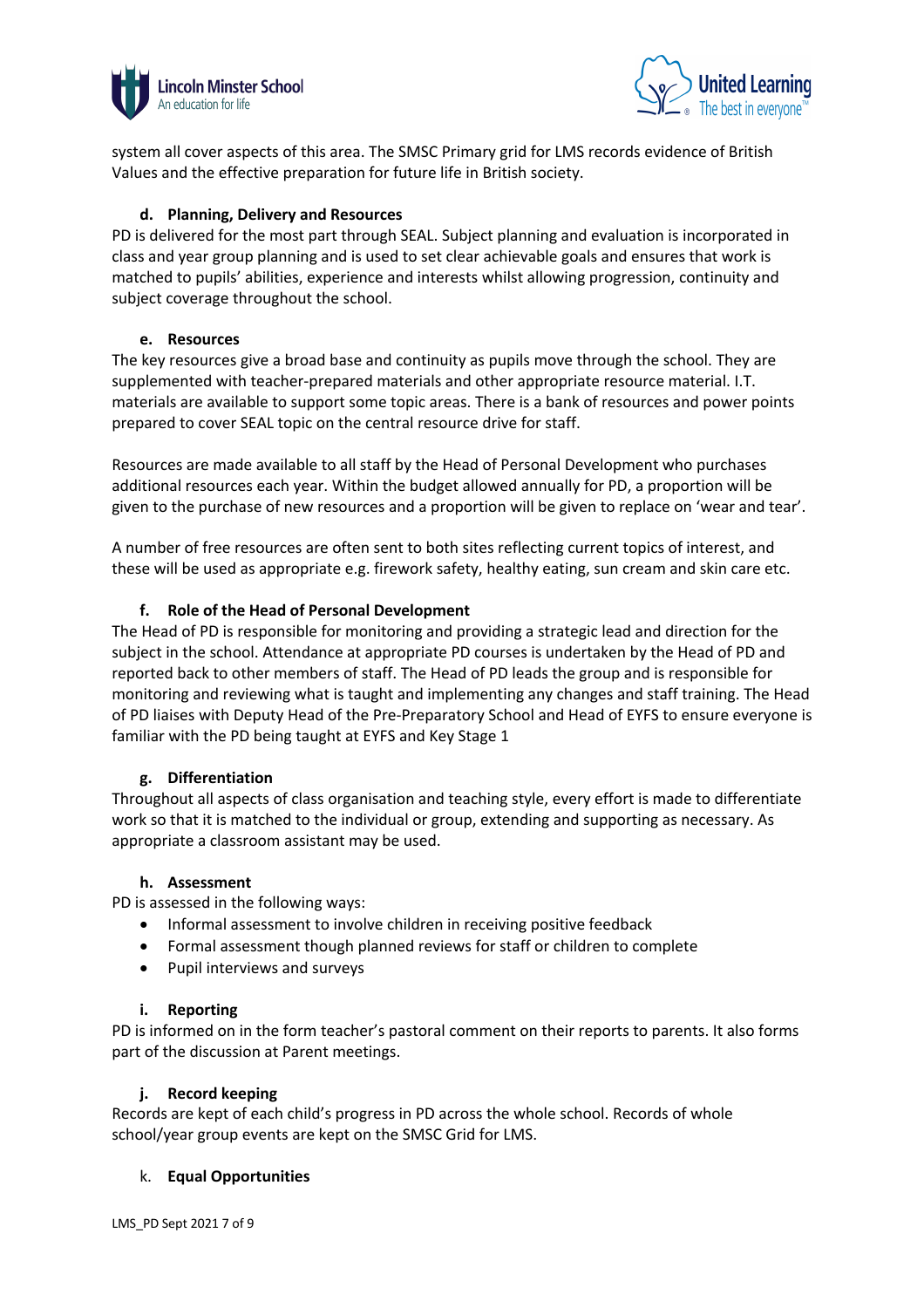



All teaching and non-teaching staff at Lincoln Minster Preparatory Department and Pre-Preparatory Department are responsible for ensuring that all children, irrespective of gender, ability, ethnic origin and social circumstances, have access to the whole curriculum and make the greatest possible progress.

# **l. Special Educational Needs**

All children should have access to a broad, balanced curriculum which includes PD and should make the greatest possible progress.

Throughout all aspects of class organisation and teaching style, every effort is made to differentiate work so that it is matched to the individual or ability group, extending or supporting pupils as necessary. As appropriate a classroom assistant may be used. Provision for children with SEN in relation to PSHE and Citizenship is the responsibility of the EYFS staff, individual Form Tutor, support staff and SEN coordinator as appropriate.

# **m. ICT**

Pupils are provided with opportunities for using ICT to enhance their knowledge and skills. The ICT suite is available to be used.

# 5. Cross Phase/School Transfer

Meetings are held between the Head of PD, the Deputy Head of the Pre-Preparatory School and Head of Year 7 to ensure smooth transfers at EYFS to KS1, KS1 to KS2, and KS2 to KS3.

# 6. EYFS Setting

The EYFS in this instance is made up of Nursery Discoverers, Nursery Explorers and Reception.

The EYFS PSHCE curriculum follows the Area of Learning and Development from the EYFS under the heading Personal, Social and Emotional Development (PSED), one of the prime areas of development in the revised EYFS.

In the EYFS children are provided with experiences and support which will help them to develop a positive sense of themselves and of others; respect for others; social skills; and a positive disposition to learn. We ensure support for their emotional wellbeing to help them know themselves and what they can do. The SEAL and SEAD themes are reflected in the delivery of PSED in the EYFS.

The children work towards the Early Learning Goals and by the end of Reception:

- Children are confident to try new activities, and to say why they like some activities more than others. They are confident to speak in a familiar group, will talk about their ideas, and will choose the resources they need for their chosen activities. They say when they do or don't need help.
- Children talk about how they and others show feelings, talk about their own and others' behaviour, and its consequences, and know that some behaviour is unacceptable. They work as part of a group or class, and understand and follow rules. They adjust their behaviour to different situations, and take changes of routine in their stride.
- Children play cooperatively, taking turns with others. They take account of one another's ideas about how to organise their activity. They show sensitivity to others' needs and feelings, and form positive relationships with adults and other children.

# **a. Reporting and Assessment**

PSED is informed on the half yearly reports to parents.